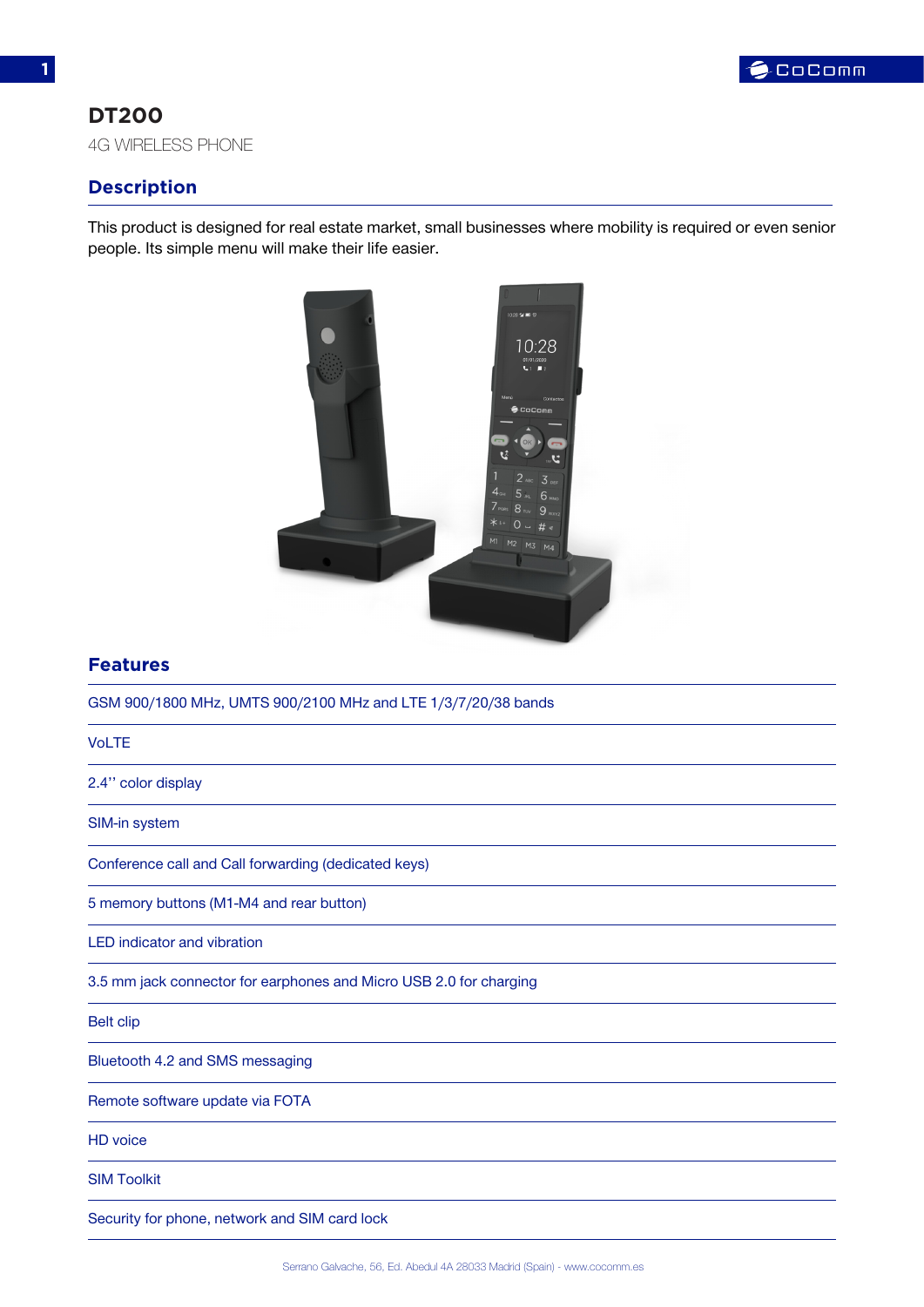

# **DT200**

4G WIRELESS PHONE

# **Specifications**

| Frequencies               | GSM 900/1800 MHZ<br>UMTS 900/2100 MHz<br>LTE 1/3/7/20/38 bands                                                                                                                                                          |
|---------------------------|-------------------------------------------------------------------------------------------------------------------------------------------------------------------------------------------------------------------------|
| SIM-in system             |                                                                                                                                                                                                                         |
| Antenna                   | Built-in                                                                                                                                                                                                                |
| <b>Display</b>            | Dimensions: 2.4"<br>Technology: LCD<br>Resolution: 240x320 (colours)                                                                                                                                                    |
| Processor                 | Spreadtrum SC9820E                                                                                                                                                                                                      |
| <b>Battery</b>            | Type: Li-ion<br>Capacity: 1150 mAh<br>Speaking time: 3 hours<br>Standby time: 140 - 160 hours<br>Charging time: 2 - 3 hours                                                                                             |
| <b>Memory</b>             | RAM Memory: 256MB<br>ROM Memory: 512MB (eMMC)<br>External Memory: Micro SD up to 32GB                                                                                                                                   |
| Connectors                | DC connector on the charging base<br>3.5 mm jack connector for earphones (CTIA)<br>Micro USB 2.0 for charging and data transfer                                                                                         |
| Connectivity              | Bluetooth 4.2 LE<br>Wi-Fi Hotspot                                                                                                                                                                                       |
| <b>Supported services</b> | Call features: callback, call forwarding, call on hold, transfer and conference call for up to<br>6 participants<br>Call services: fixed dialing, call forwarding, call on hold, and restriction of calls<br><b>SMS</b> |
| <b>Other functions</b>    | <b>SIM Toolkit</b><br>Calendar<br>Calculator<br>Unit converter<br>Alarm<br>FM Radio                                                                                                                                     |
| Languages                 | Spanish, English, French, Catalan, Galician, Basque and Portuguese                                                                                                                                                      |